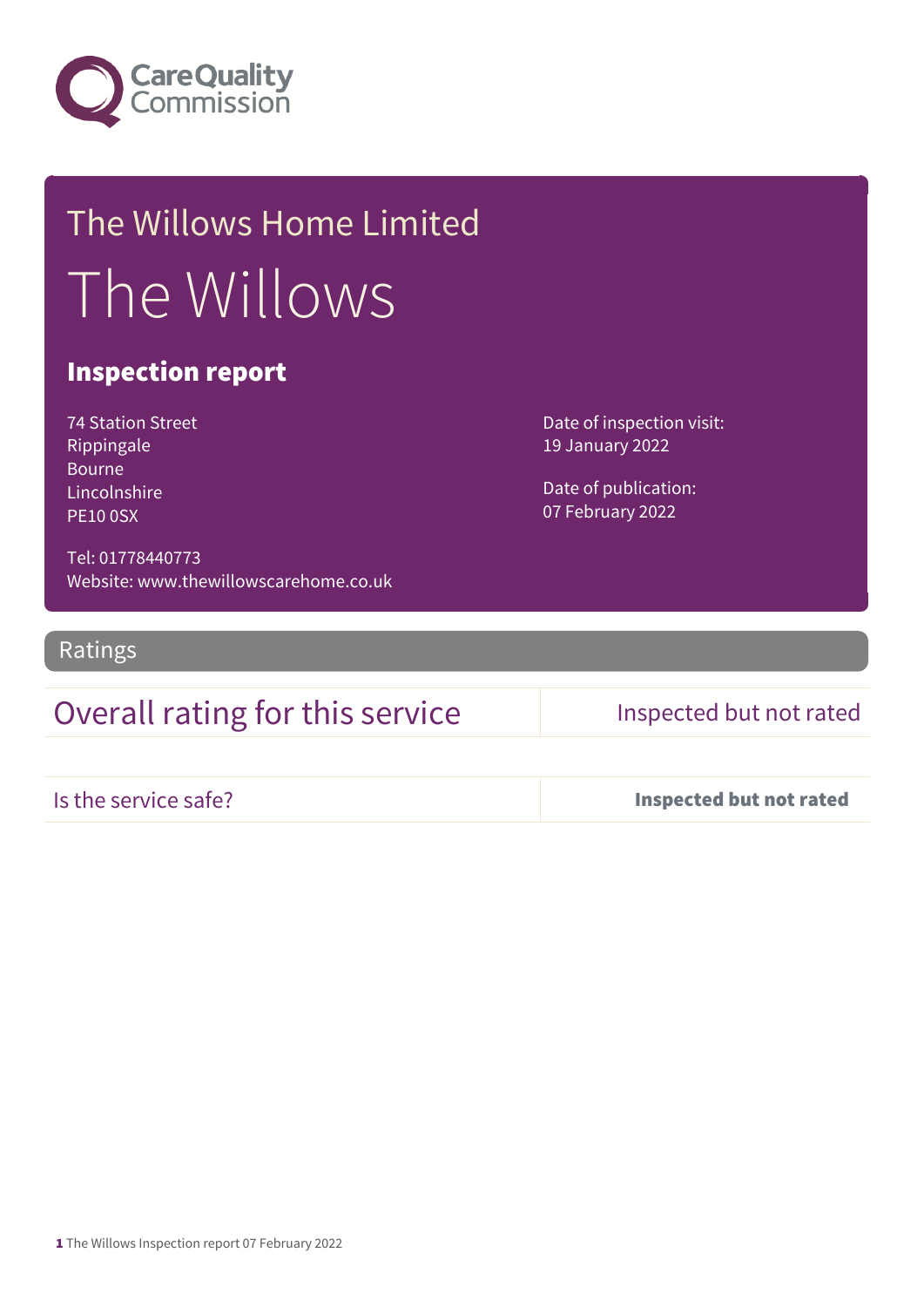## Summary of findings

### Overall summary

The Willows is a 30 bedded residential care home. It provides care for people aged over 65 and for people living with dementia.

We found the following examples of good practice.

The provider was checking the vaccination status of professionals who visited the home.

The environment was clean and hygenic.

Staff and people living at the home had received their COVID-19 vaccinations and took part in a testing programme.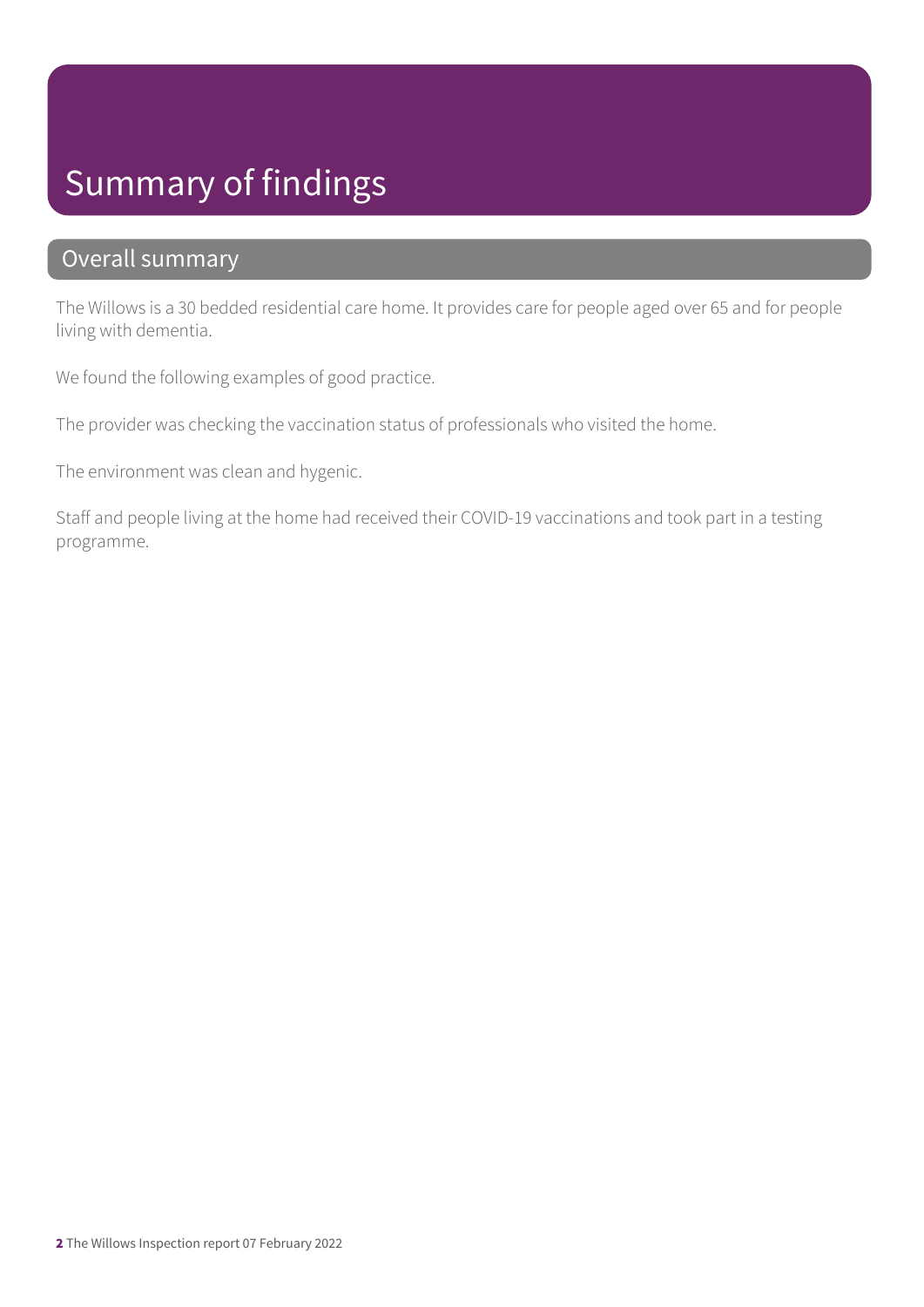## The five questions we ask about services and what we found

We always ask the following five questions of services.

Further information is in the detailed findings below.

Is the service safe? Inspected but not rated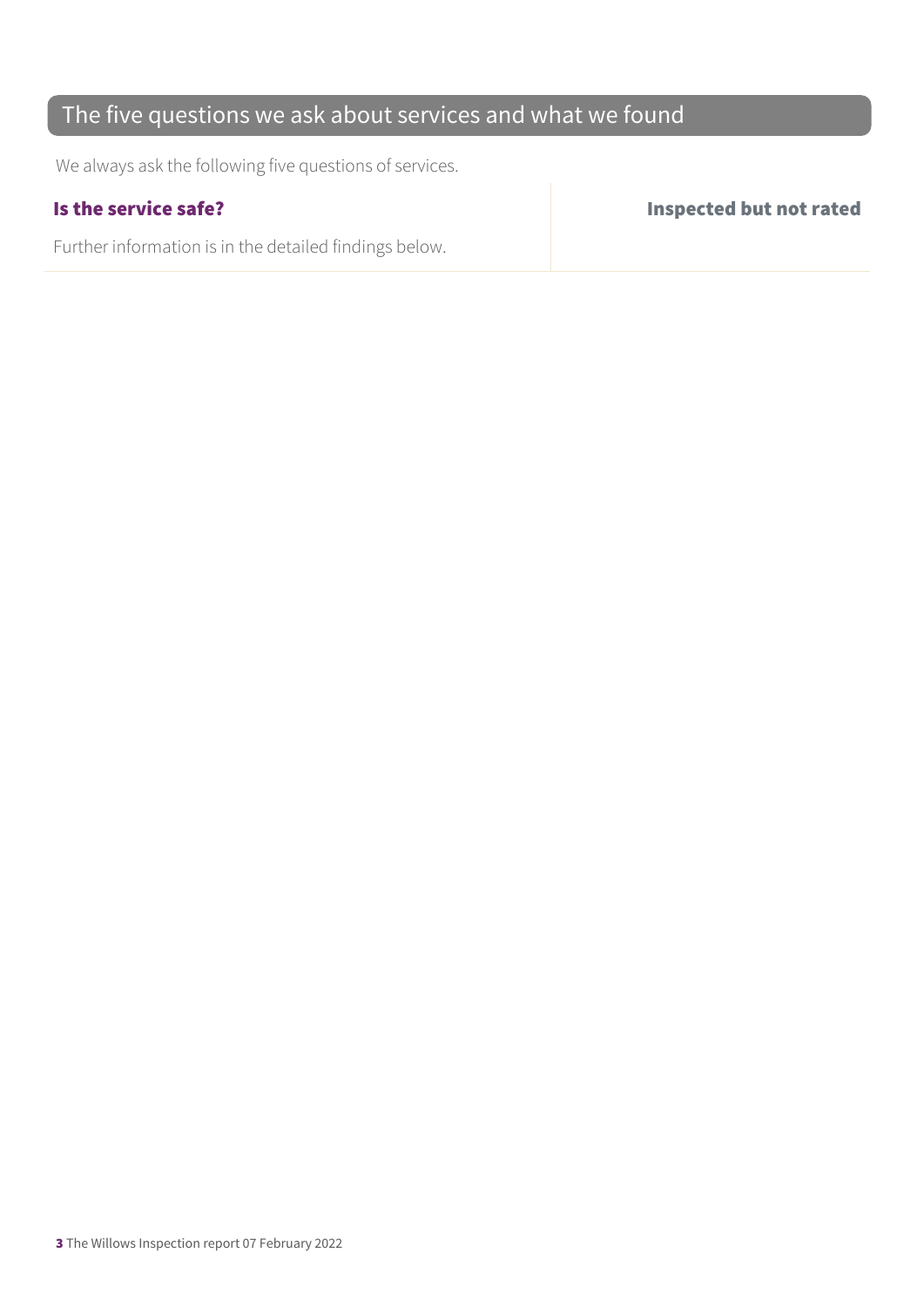

# The Willows Detailed findings

# Background to this inspection

We carried out this inspection under Section 60 of the Health and Social Care Act 2008 as part of our regulatory functions. This inspection was planned to check whether the provider is meeting the legal requirements and regulations associated with the Health and Social Care Act 2008.

We received information of concern about infection prevention and control measures at this service. This was a targeted inspection looking at the infection prevention and control measures the provider has in place. We also asked the provider about any staffing pressures the service was experiencing and whether this was having an impact on the service.

This inspection took place on 19 January 2020 and was unannounced.